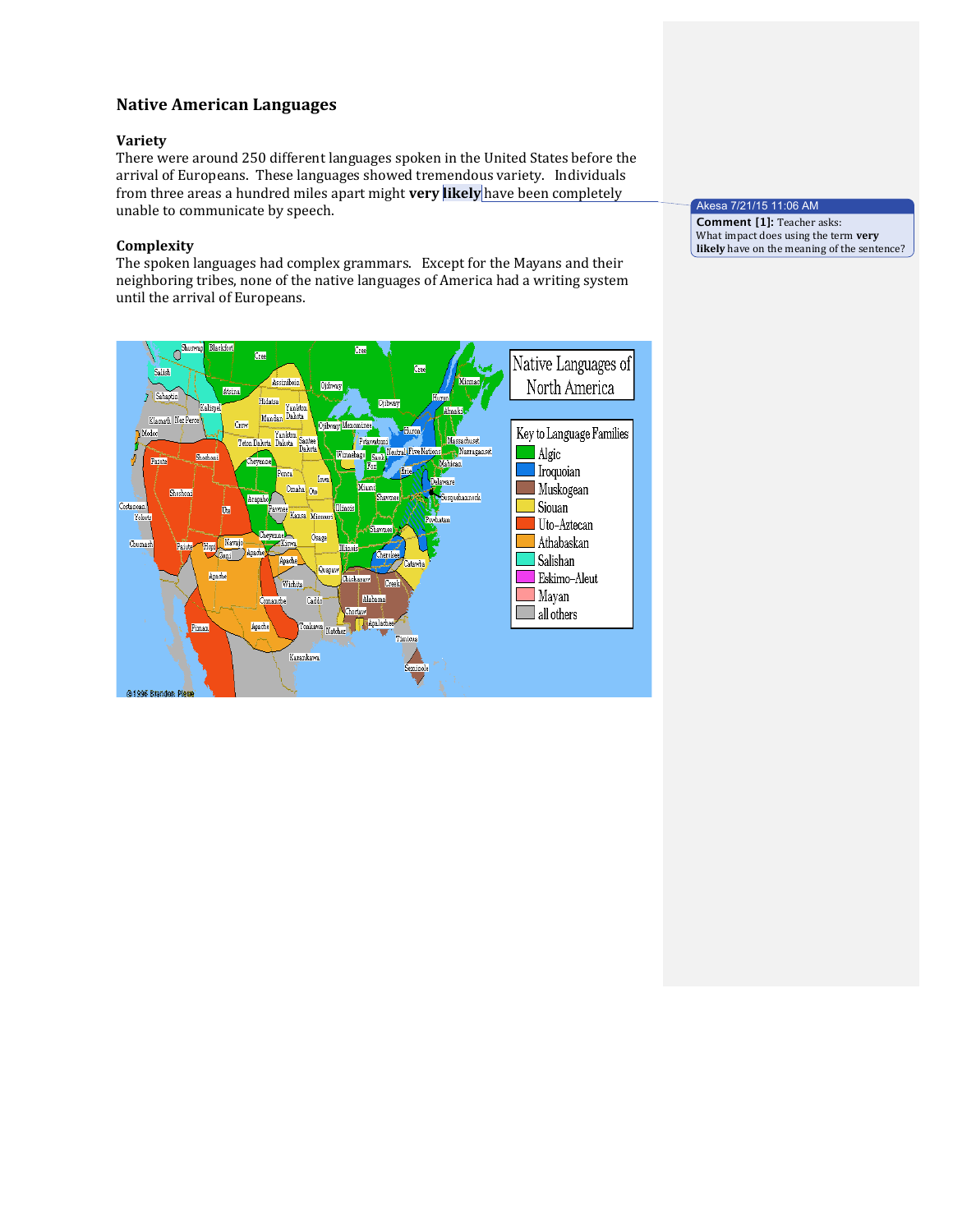# **Language Families**

There are some similarities between the early languages of the Americas, and differences between others. Those that are similar are grouped into language families. A language family is a group of languages with a common origin and which separated into different dialects and languages over the course of time. The present territory of the continental United States was home to several prevalent language families, in contrast to the two of Europe.

### **Indigenous'Language'Families'of'North'America**



The maps on this page show nine important language families which existed in the present-day territory of the United States before they were largely displaced by English over the last few centuries.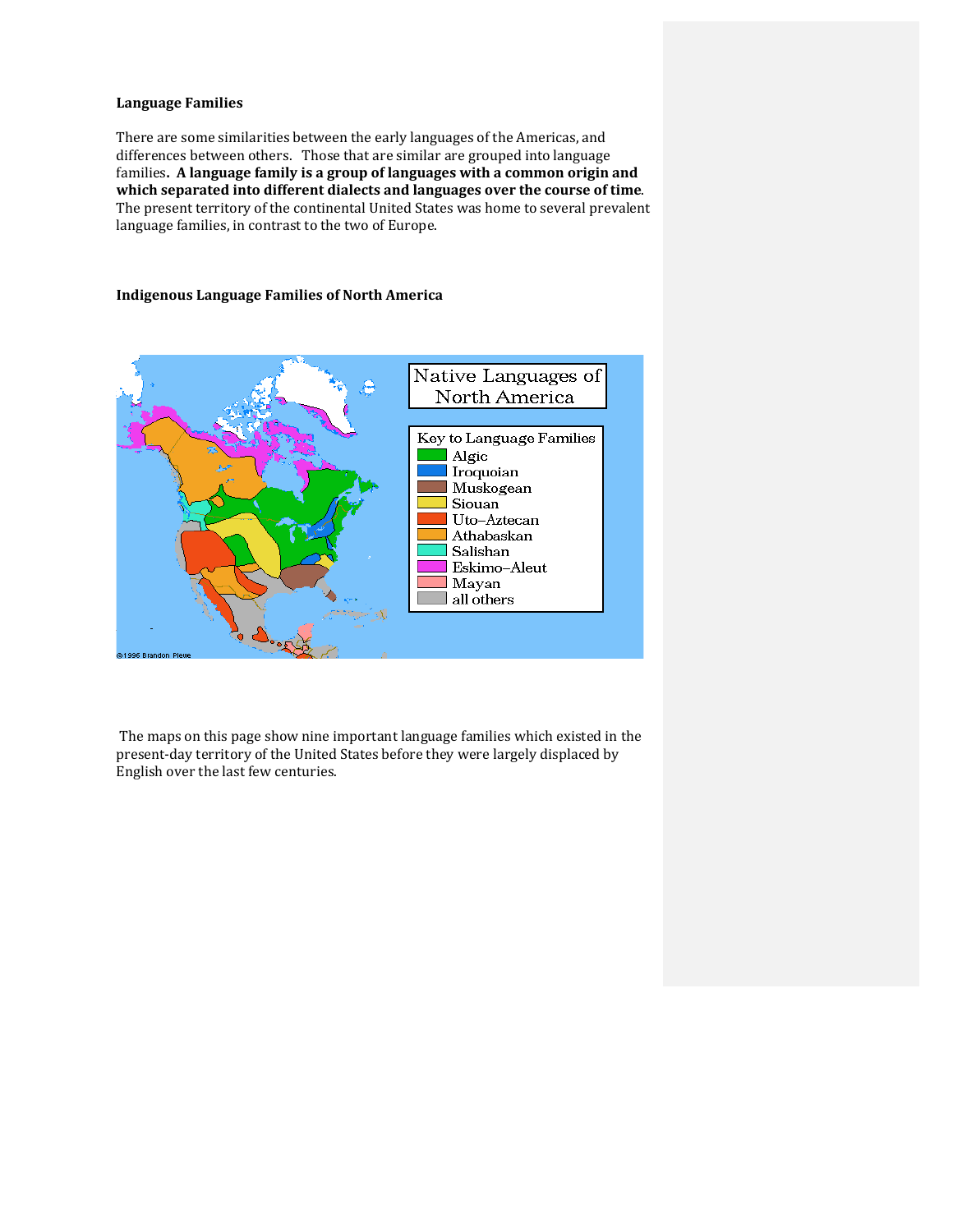These included Algic (Algonquin), Iroquoian, Muskogean, Siouan, Athabaskan, Uto-Aztecan, Salishan and Eskimo-Aleut. In addition, there were many other smaller families, such as Sahaptian, Miwok-Costanoan, Kiowa-Tanoan and Caddoan. Some languages, such as Zuni, have no known relationship with any other language, and are known as isolates.

#### **Bias in Maps-**

Creating such maps with any degree of **precision** has its difficulties. Back then, there were no countries like there are today. Many populations moved seasonally, as the lifestyle adapted to local climate. Almost all moved permanent homelands from place to place as Europeans moved in, usually to the west, but movement and resettlement also occurred frequently before colonization began.

In addition, there is great uncertainty in many cases about exactly which people were living in a given location at any given point in time. Thus, the boundaries on the map are not to be taken too seriously. They are meant to represent the approximate regions where each language family was spoken at the time that European civilization reached the areas in question.

#### **Survival'of'Native'American'Languages'Today**

The arrival of European culture was not kind to the Native American Indigenous cultures. The population of the native civilizations fell from about 20 million to the present level of less than 2 million. Languages also suffered due to English being spoken among those of Native American ancestry. Most Native American languages have ceased to exist, or are spoken only by older speakers, with whom the language will die in the coming decades.

Only 8 indigenous languages of the area of the continental United States currently have a population of speakers in the U.S. and Canada large enough to populate a medium-sized town. Only Navajo still has a population of greater than 25,000 within the U.S.

| Language Family |                       | <b>Locations</b>                  | <b>Speakers</b> |
|-----------------|-----------------------|-----------------------------------|-----------------|
| Navajo          | Athabaskan AZ, NM, UT |                                   | 148,530         |
| Cree            | Algic                 | MT, Canada                        | 60,000          |
| Ojibwa          | Algic                 | MN, ND, MT, MI, Canada            | 51,000          |
| Cherokee        | Iroquoian             | OK, NC                            | 22,500          |
| Dakota          | Siouan                | NE, ND, SD, MN, MT, Canada 20,000 |                 |
| Apache          | Athabaskan NM, AZ, OK |                                   | 15,000          |
| Blackfoot       | Algic                 | MT, Canada                        | 10,000          |
| Choctaw         | Muskogean OK, MS, LA  |                                   | 9.211           |